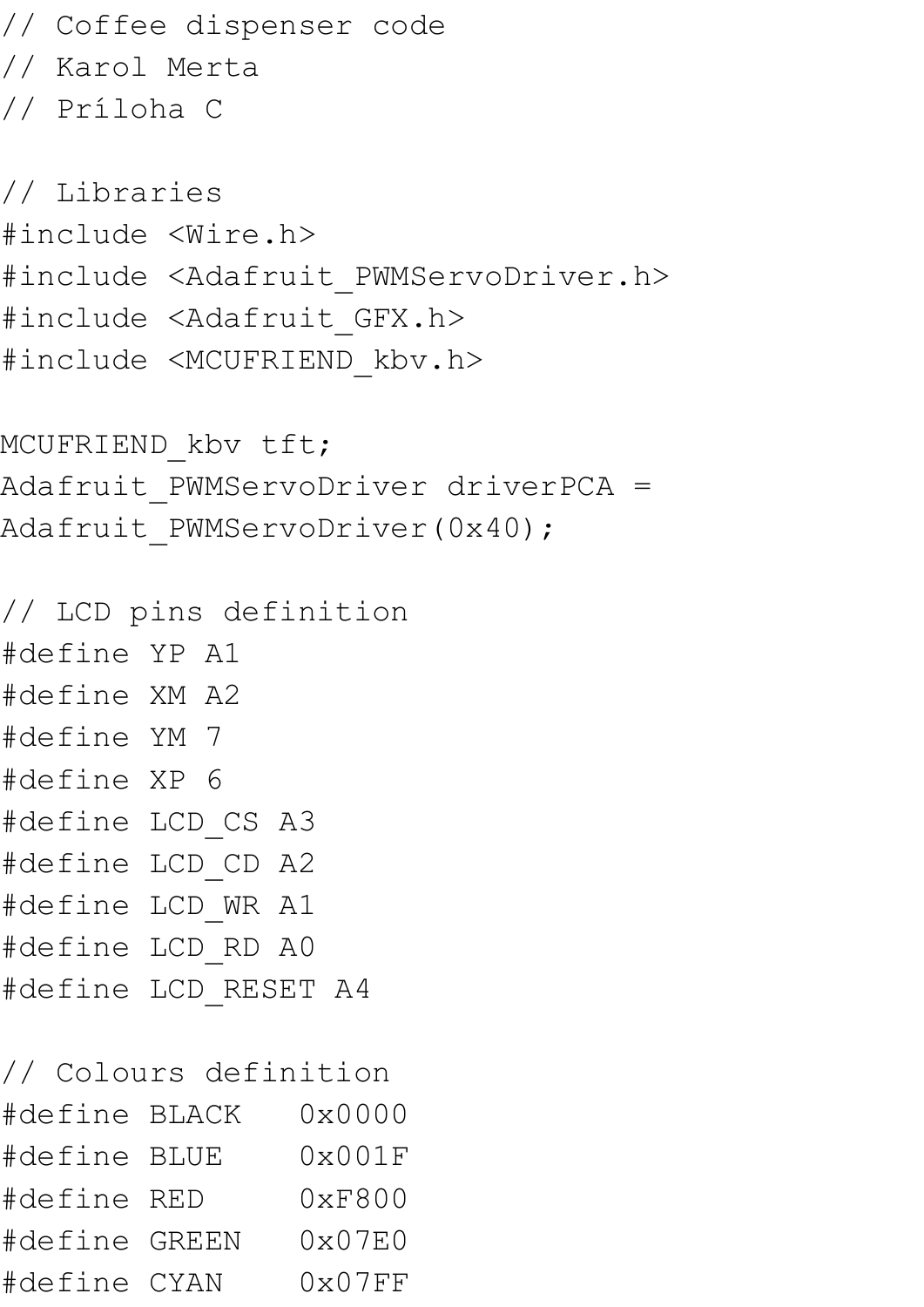#define MAGENTA 0xF81F #define YELLOW 0xFFE0 #define WHITE 0xFFFF #define ORANGE 0xFD20 #define DARKORANGE 0xFB60 #define MAROON 0x7800 #define BLACKM 0x18E3 #define SILVER 0xC618 #define GOLD 0xFEA0 #define BROWN 0xA145 #define LIME 0x07E0 #define GREENYELLOW 0xAFE5 #define PURPLE 0x780F #define OLIVE 0x7BE0 #define LIGHTGREY 0xC618 #define DARKGREY 0x7BEF #define NAVY 0x000F #define DARKGREEN 0x03E0 #define DARKCYAN 0x03EF

```
// RGB LED pins
int red pin = 29;int green pin = 31;int blue pin = 33;
```
// Initialization of pin and variable that reads the presents of the bag int clip  $pin = 27;$ int clip\_val;

// Initialization of pins and variables that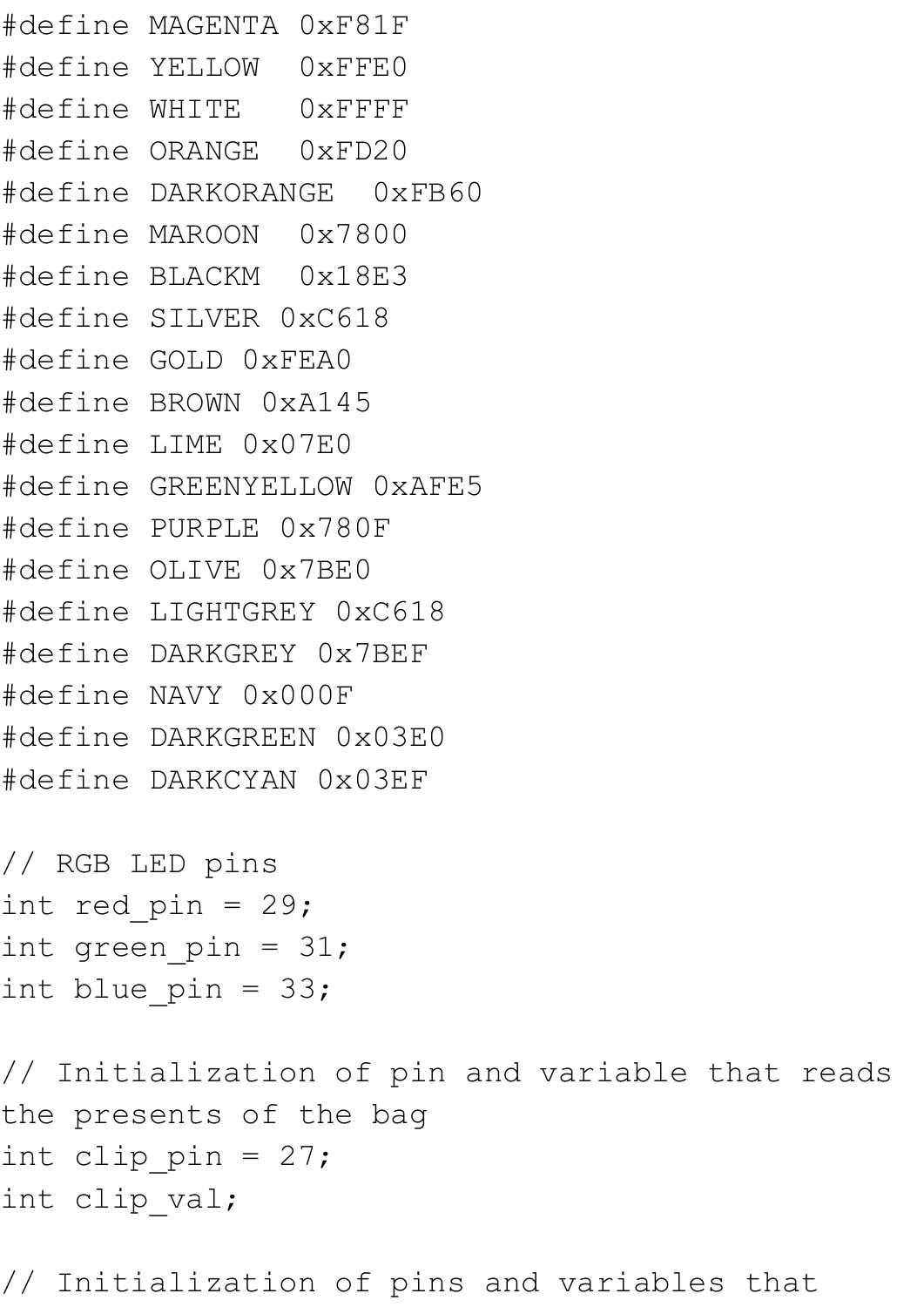```
read joystick's x and y axes and a button state
int Xpin=A6;
int Ypin=A7;
int SWpin=10;
int Xval;
int Yval;
int SWval;
// Minimal and maximal values of joystick
const int XYmin = 0;
const int XYmax = 1023;
// Whitch button we hoover over
```
short menu sel = 0; // 0 - Arabica, 1 - Robusta,  $2$  - BrazilMild,  $3$  - A+R Mix short page sel = 0; // 0 - Volume, 1 - Cancel, 3 - Confirm

// Whitch page are we currently on short curr\_page =  $4$ ; //  $4$  - Menu\_page,  $0$  -Arabica, 1 - Robusta, 2 - BrazilMild, 3 - A+R Mix

// True if joystick was pressed false otherwise bool clicked = false; bool old = true;

// Selected amount of coffee short volume =  $1$ ; const int max vol =  $10;$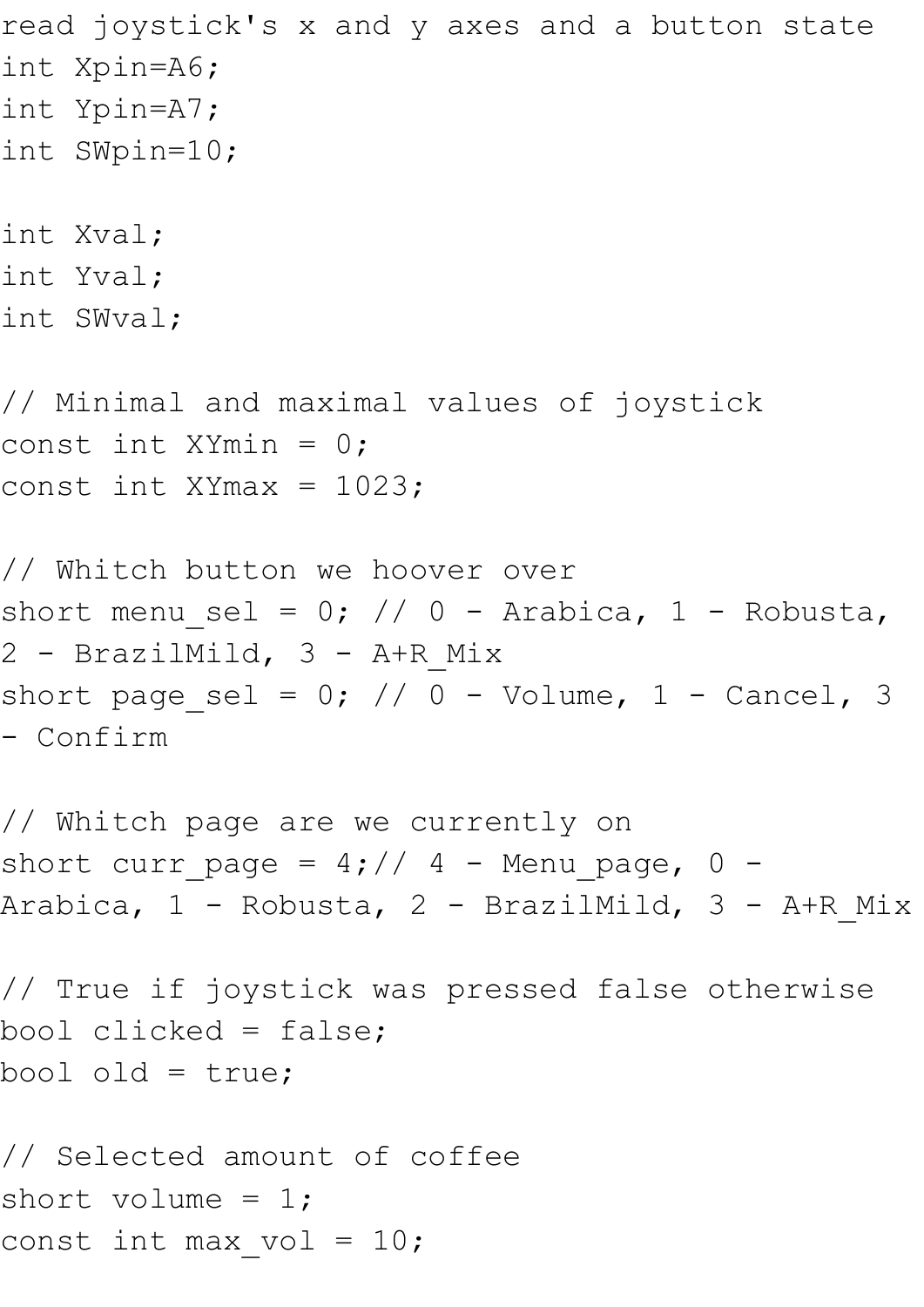```
void setup() {
```

```
 Serial.begin(9600);
 tft.reset();
 tft.begin(tft.readID());
 driverPCA.begin();
 driverPCA.setPWMFreq(60);
 pinMode(Xpin, INPUT);
 pinMode(Ypin, INPUT);
 pinMode(SWpin, INPUT);
 digitalWrite(SWpin, HIGH);
 pinMode(red_pin, OUTPUT);
```

```
 pinMode(green_pin, OUTPUT);
pinMode(blue pin, OUTPUT);
```

```
white light();
 menu();
 }
```

```
// Main functionality based on current page, 
selected button and joystick click 
void loop() {
```

```
Xval = analogRead(Xpin);Yval = analogRead(Ypin) ;
 SWval = digitalRead(SWpin);
```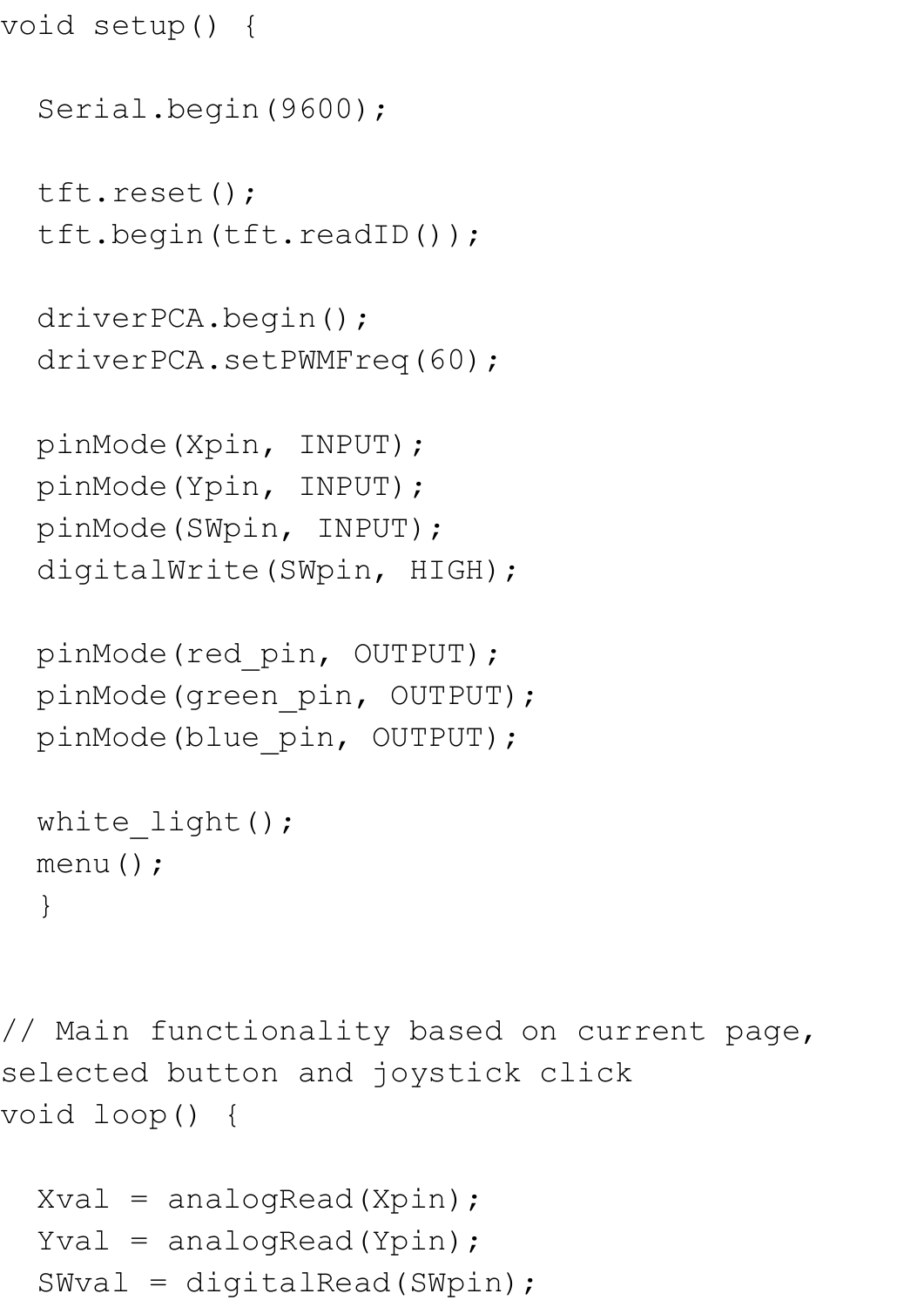```
 delay(5);
 if(SWval == 1 & & (old)) clicked = true;
    }
  if(!clicked){
   if(curr page == 4){
     up down menu();
      }else{
       up down page();
       if(page sel == 0) {
         change volume();
 }
 } 
    }else{
     if(curr page == 4){
       page sel = 0;curr page = menu sel;
       page change();
        }else{
         if(page sel == 1){
           menu sel = 0;volume = 1;curr page = 4;page_change();
 }
         if(page sel == 2){
           confirm function();
 }
```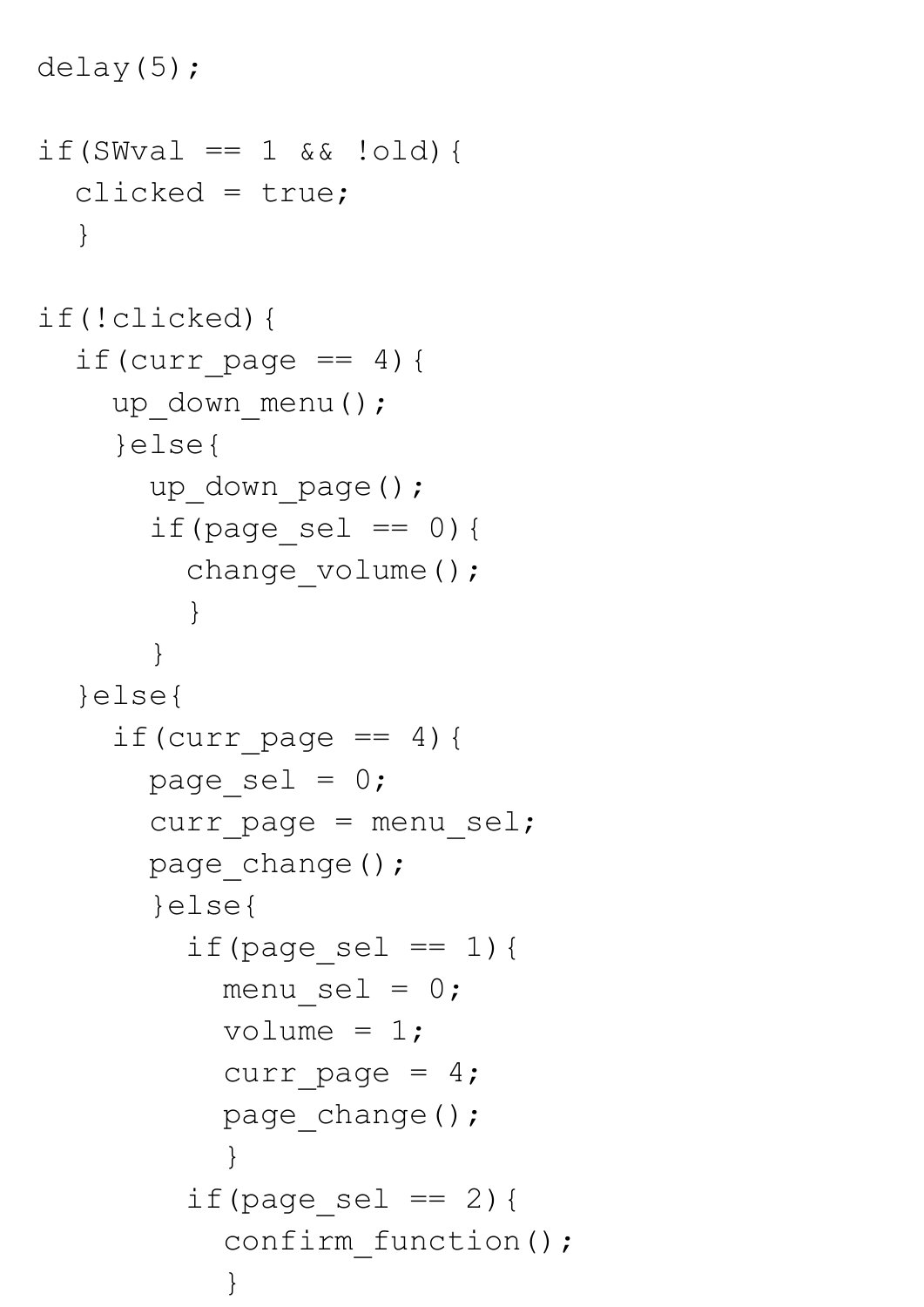```
 }
 }
  clicked = false;
 old = SWval; }
//Runs servo motors in case clip val == 0otherwise display insert_bag_page
void confirm_function(){
    clip val = digitalRead(clip pin);
    if(clip val == 1){
      red_light();
     insert bag page();
     while(clip val == 1){
       clip val = digitalRead(clip pin);
 }
 }
```

```
if(clip val == 0){
 green light();
```

```
confirmation page();
```

```
 delay(1000);
```

```
run servo();
 delay(1500);
```

```
 menu();
curr page = 4;
```

```
 } 
   white_light();
 }
```
// Base function for running servo motors. In case of the page 3 we run two motors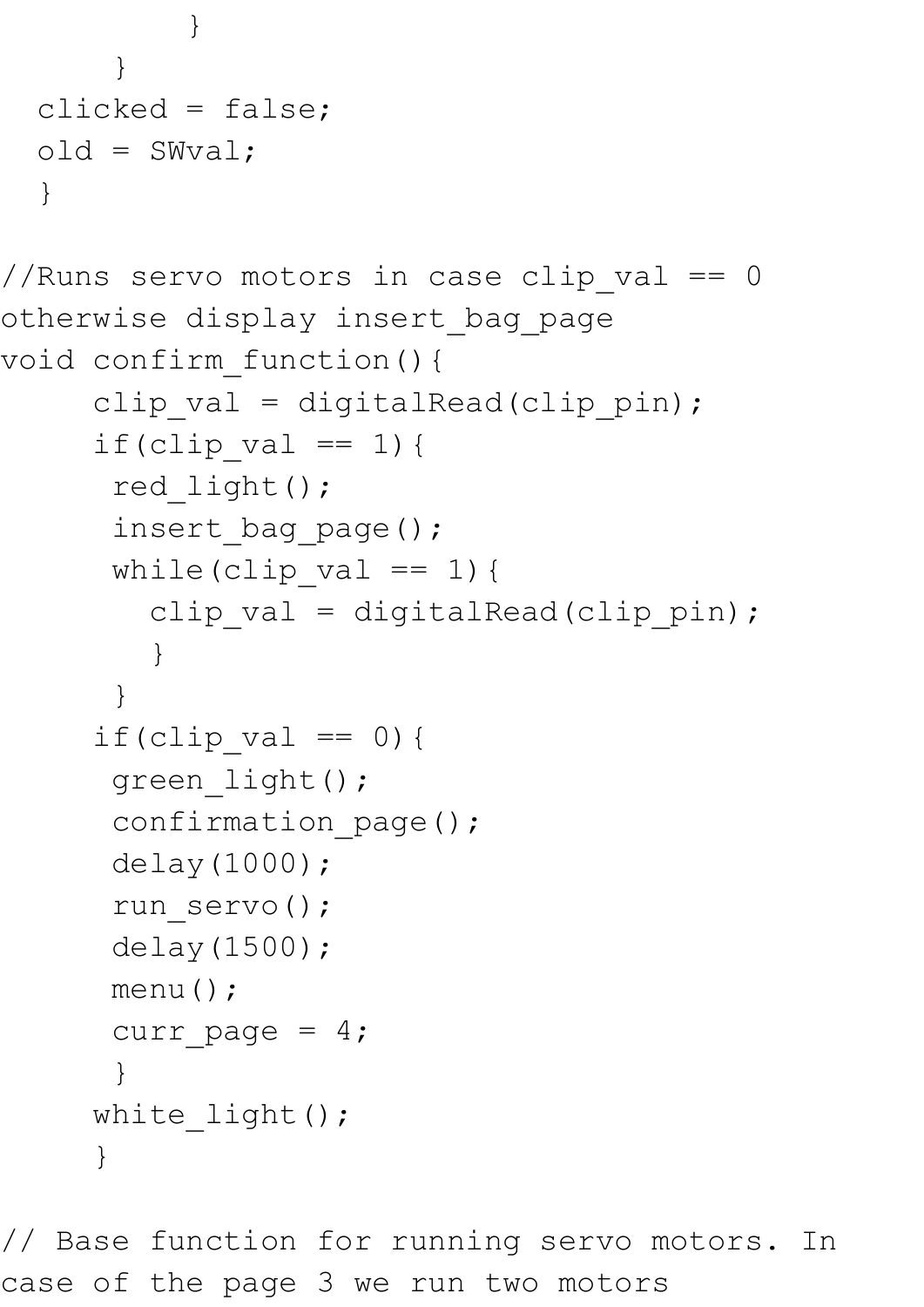```
simultaniously 
void run_servo(){
  if(curr page == 3) {
    for(int i = 0; i < volume; i++) {
       delay(1500);
      driverPCA.setPWM(0, 0, 633);
      driverPCA.setPWM(1, 0, 633);
       delay(1500);
      driverPCA.setPWM(0, 0, 84);
      driverPCA.setPWM(1, 0, 84);
 }
     }else{
      for(int i = 0; i < volume; i++){
       delay(1500);
      driverPCA.setPWM(curr page, 0, 633);
       delay(1500);
      driverPCA.setPWM(curr page, 0, 84);
 }
     }
   } 
// Change display based on current page variable
void page_change(){
   switch (curr_page){
     case 0:
       ArabicaPage();
       break;
     case 1:
```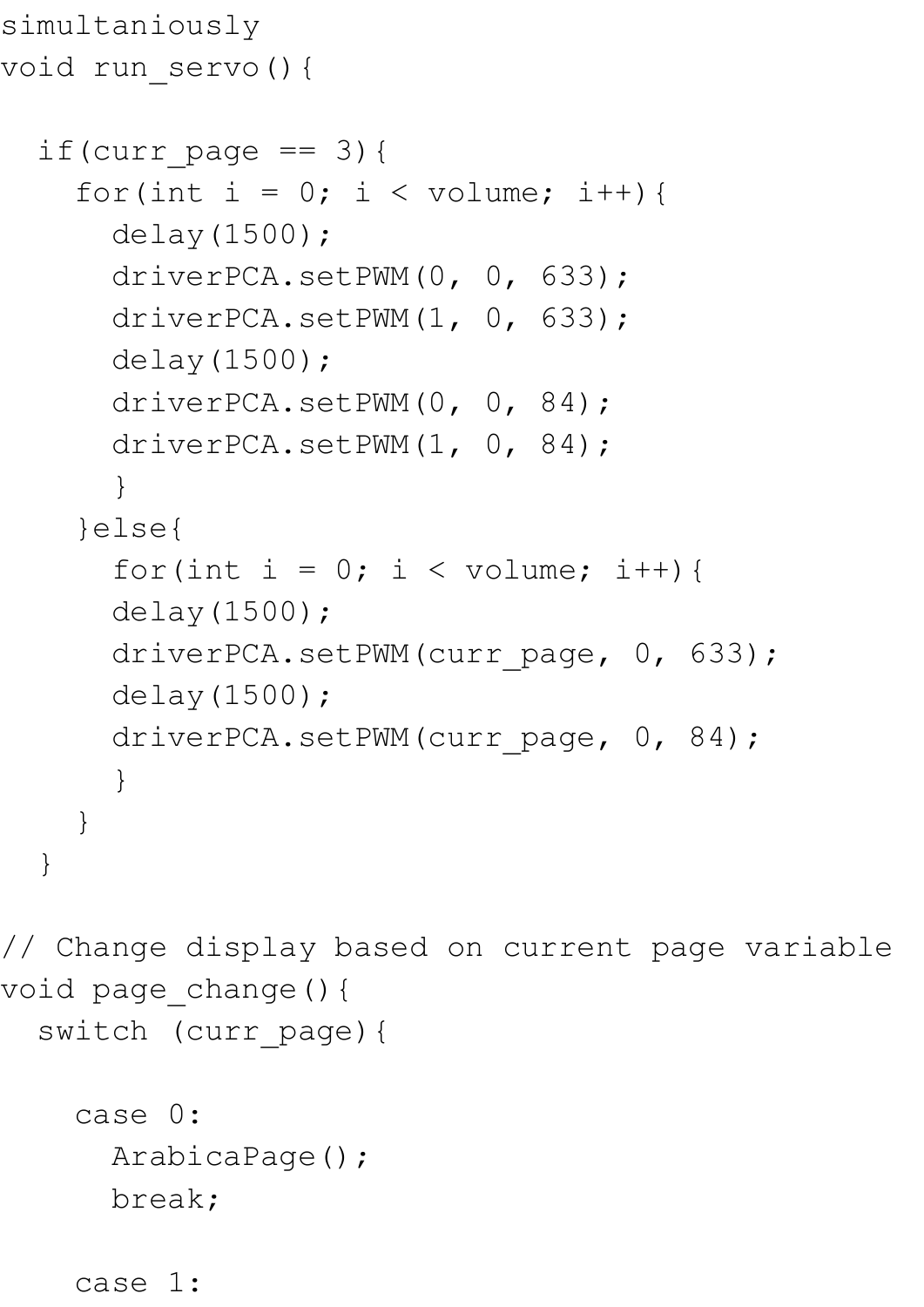```
 RobustaPage();
       break;
     case 2:
       BrazilMildPage();
       break;
     case 3:
      AandR MixPage();
       break;
     case 4:
       menu();
       break;
     }
} 
// Divides range of possible values of joysticks 
y axis and increase or decrease volume
// range = 0 right
// range = 1 and 2 neutral
// range = 3 left
void change_volume(){
  int Yrange = map(Yval, XYmin, XYmax, 0, 3);
   switch(Yrange){
     case 0:
      if(curr page != 3){
         if(volume < max_vol){
          volume += 1; }
         }else{
```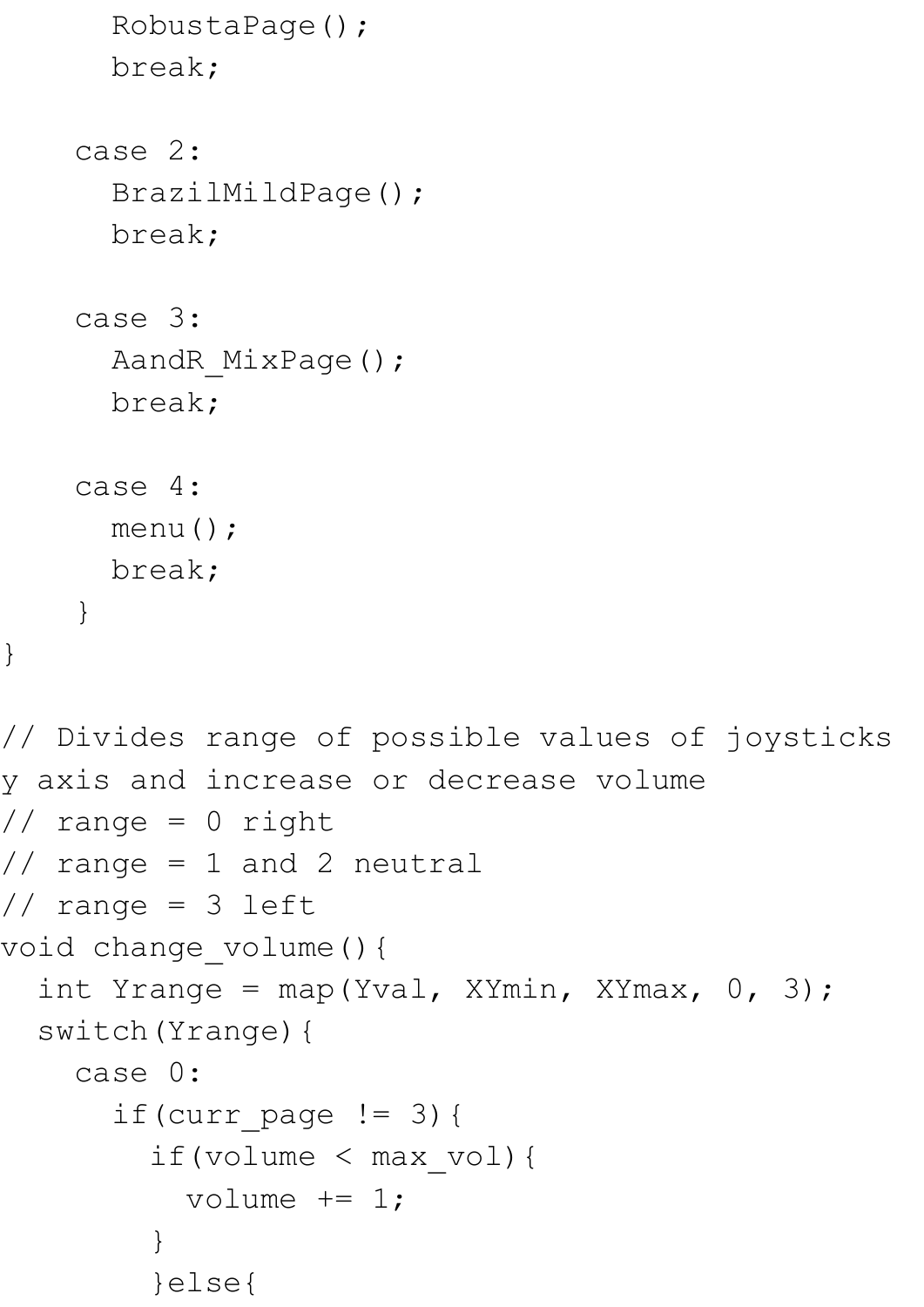```
if(volume < max vol/2){
            volume += 1; }
 }
     page buttons();
      break;
     case 3:
     if(volume > 1) {
       volume -= 1;
 }
     page buttons();
      break;
     }
}
// Divides range of possible values of joysticks 
x axis and increase or decrease page selection
// range = 0 up
// range = 1 and 2 neutral
// range = 3 down 
void up down page() {
 int Xrange = map(Xval, XYmin, XYmax, 0, 3);
  switch(Xrange){
     case 0:
      if(page_sel == 0) {
       page sel = 2; }else{
```
page sel  $=$  1;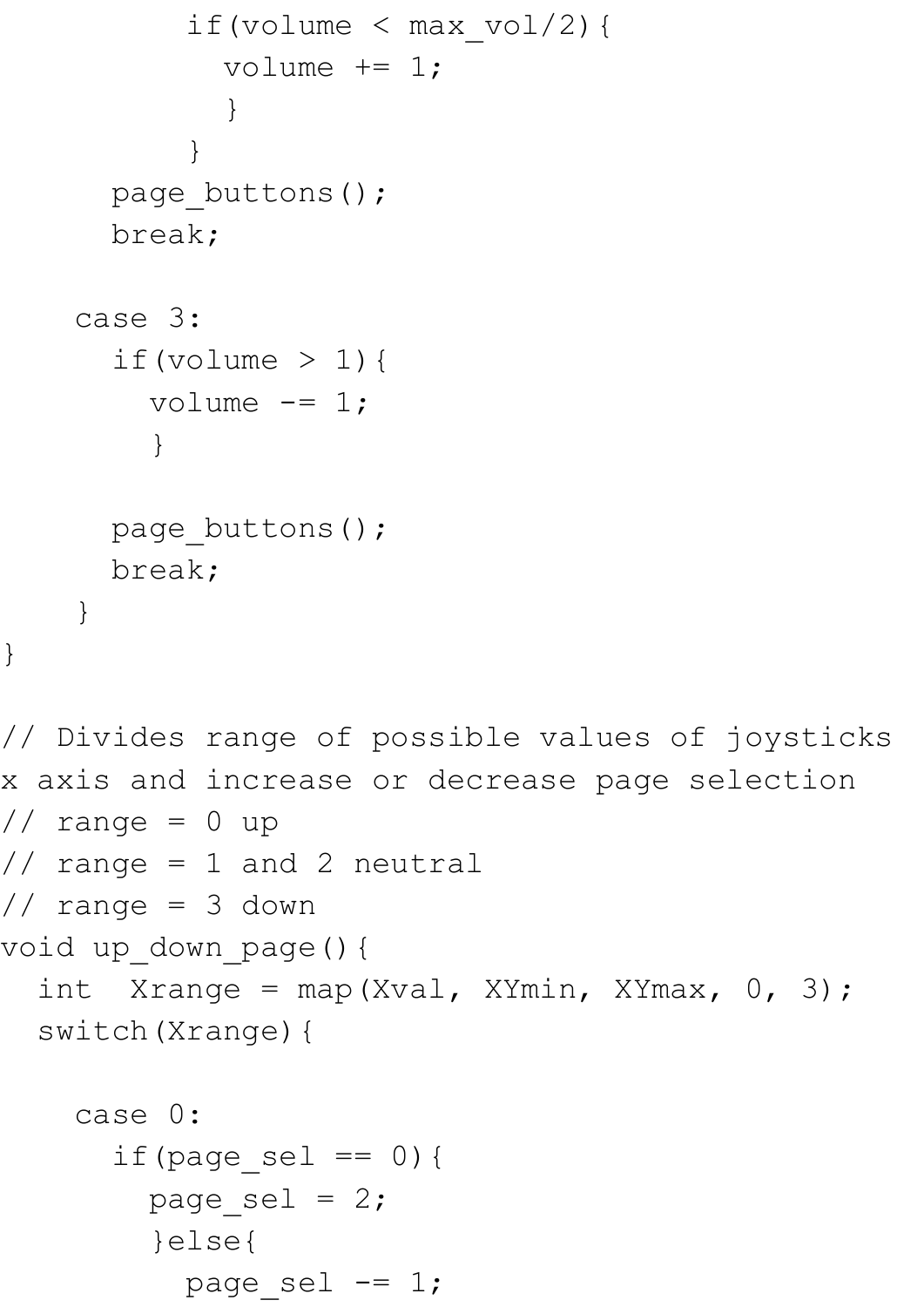```
 }
      page buttons();
       break;
     case 3:
      if(page sel == 2) {
        page sel = 0; }else{
          page sel += 1; }
      page buttons();
       break;
     }
   }
// Displays page buttons according to variable 
page_sel
void page_buttons(){
     switch(page_sel){
       case 0:
         VolumeON();
         CancelOFF();
         ConfirmOFF();
         break;
       case 1:
         VolumeOFF();
        CancelON();
         ConfirmOFF();
         break;
```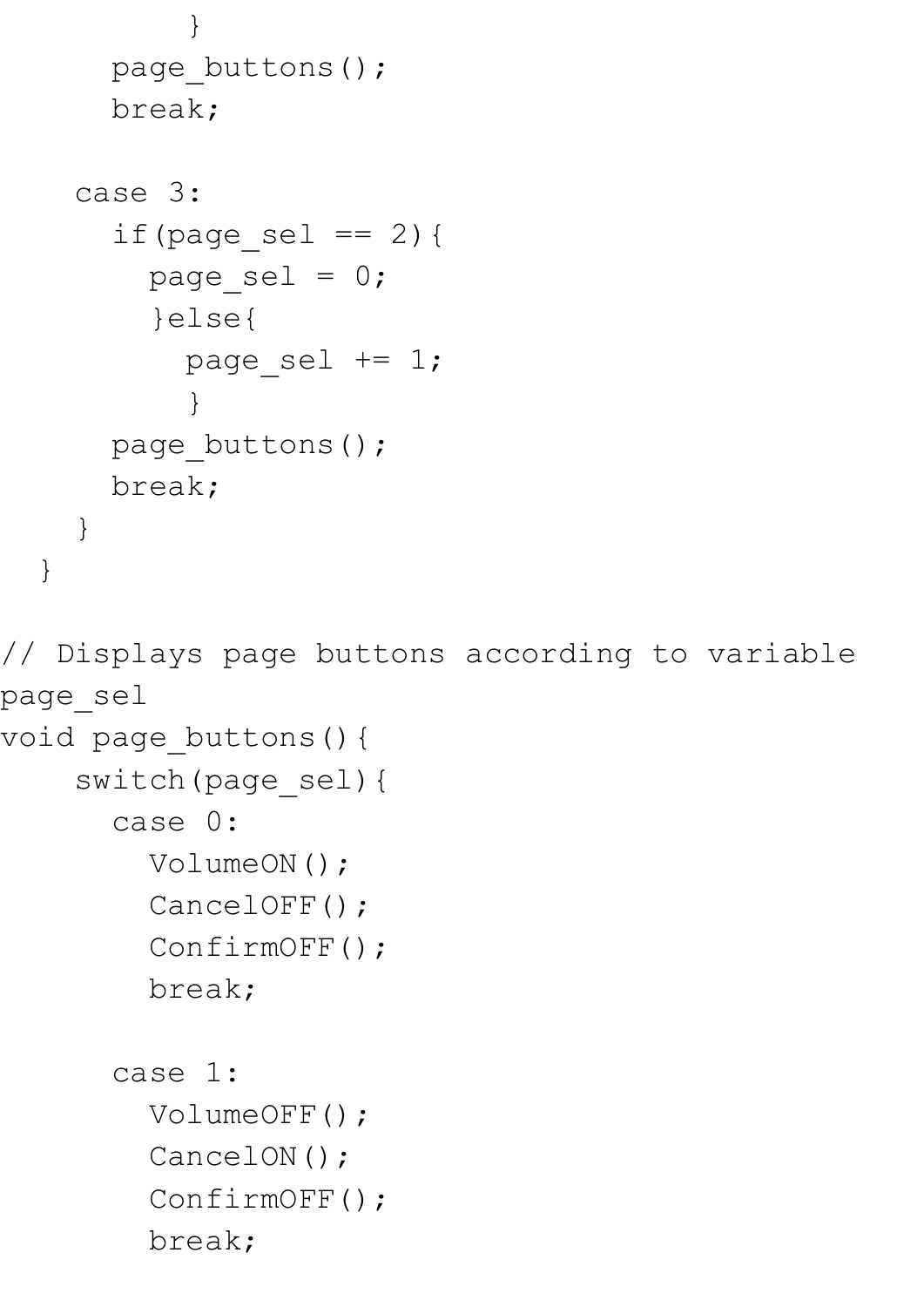```
 case 2:
         VolumeOFF();
         CancelOFF();
         ConfirmON();
         break;
 }
```

```
// Divides range of possible values of joysticks 
x axis and increase or decrease menu_sel variable
// range = 0 up
// range = 1 and 2 neutral
// range = 3 down 
void up_down_menu(){
  int Xrange = map(Xval, XYmin, XYmax, 0, 3);
   switch(Xrange){
     case 0:
      if(menu sel == 0) {
        menu sel = 3; }else{
          menu sel -= 1;
 }
     menu buttons();
       break;
     case 3:
      if(menu sel == 3){
        menu sel = 0; }else{
```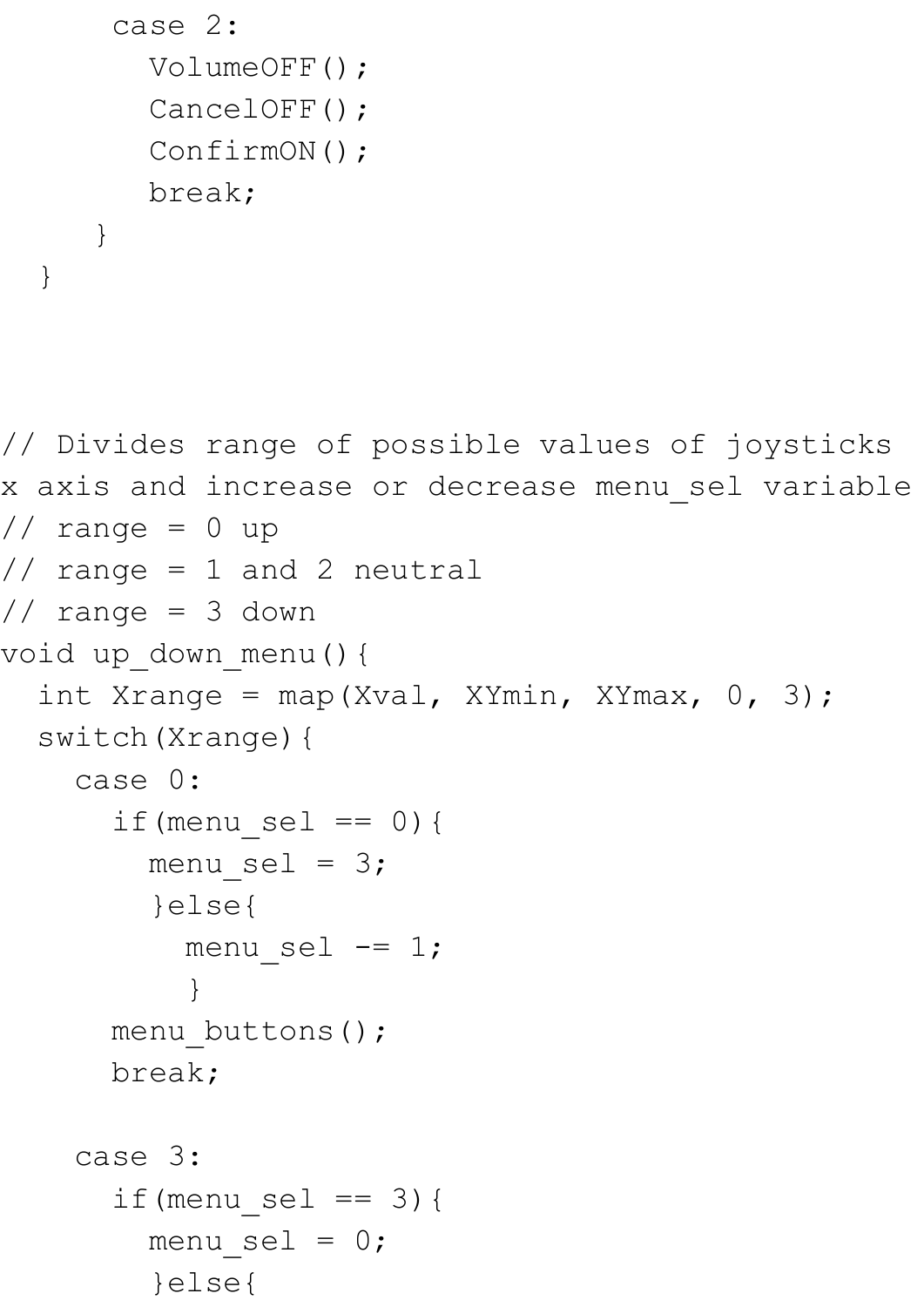```
menu sel += 1; }
      menu buttons();
       break;
 }
   }
// Displays menu buttons according to menu 
selection variable
void menu_buttons(){
   switch(menu_sel){
     case 0:
       ArabicaButtonON();
       RobustaButtonOFF();
       BrazilMildButtonOFF();
      AandR MixButtonOFF();
       break;
     case 1:
       ArabicaButtonOFF();
       RobustaButtonON();
       BrazilMildButtonOFF();
      AandR MixButtonOFF();
       break;
     case 2:
       ArabicaButtonOFF();
       RobustaButtonOFF();
       BrazilMildButtonON();
```

```
AandR MixButtonOFF();
```
break;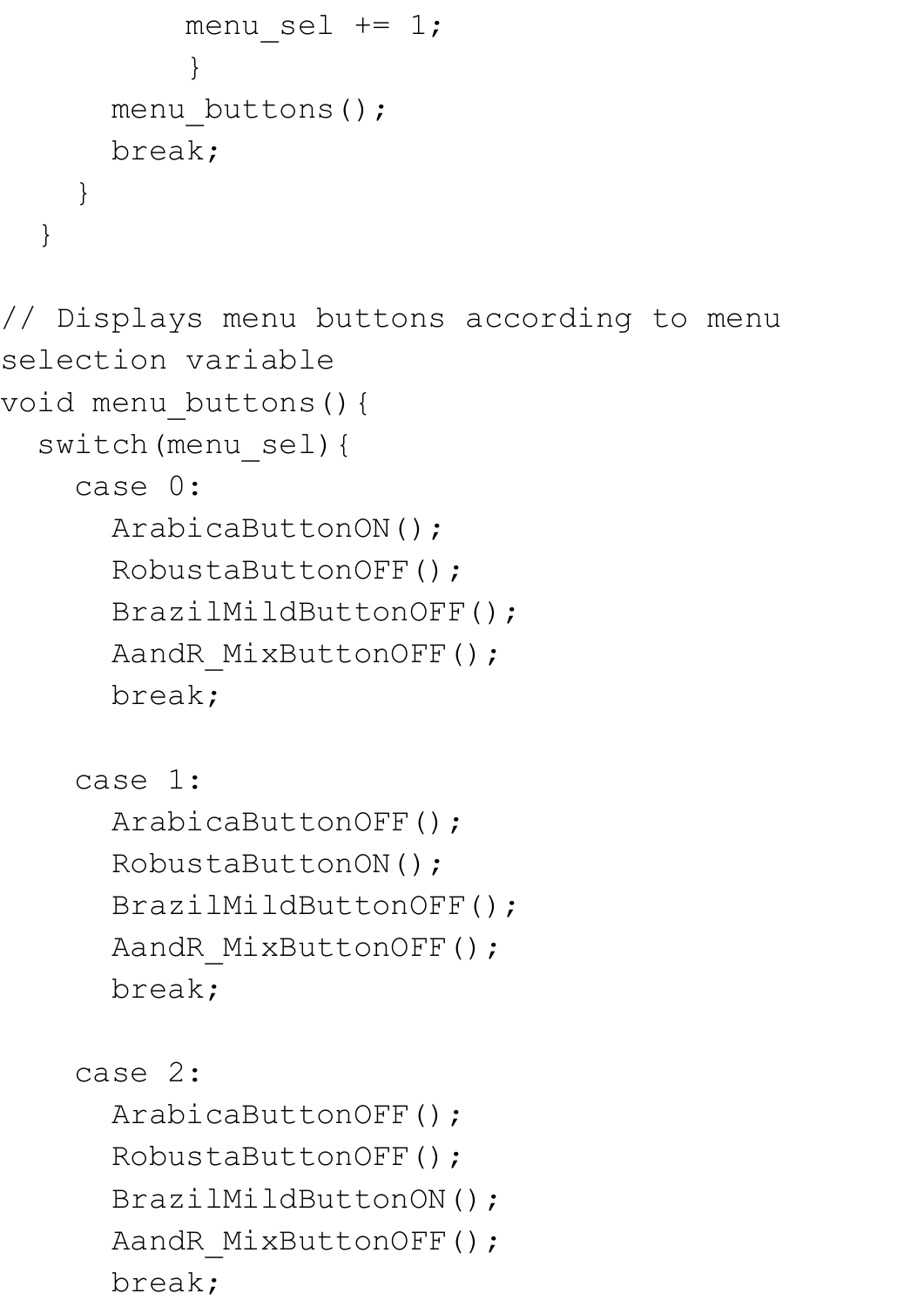```
 case 3:
    ArabicaButtonOFF();
    RobustaButtonOFF();
    BrazilMildButtonOFF();
   AandR MixButtonON();
    break;
 }
```

```
// Displays confirmation page
void confirmation page() {
   tft.fillScreen(MAROON);
   tft.setRotation(0);
   tft.setTextSize(4); 
   tft.setTextColor(WHITE);
   tft.setCursor(0, 40);
   tft.print("ENJOY YOUR");
   tft.setCursor(45, 80);
   tft.print("COFFEE");
   tft.setCursor(45, 160);
   tft.print("HAVE A");
   tft.setCursor(25, 200);
   tft.print("NICE DAY"); 
   }
```

```
// Displays insert bag page
void insert_bag_page(){
   tft.fillScreen(MAROON);
   tft.setRotation(0);
  tft.setTextSize(3);
```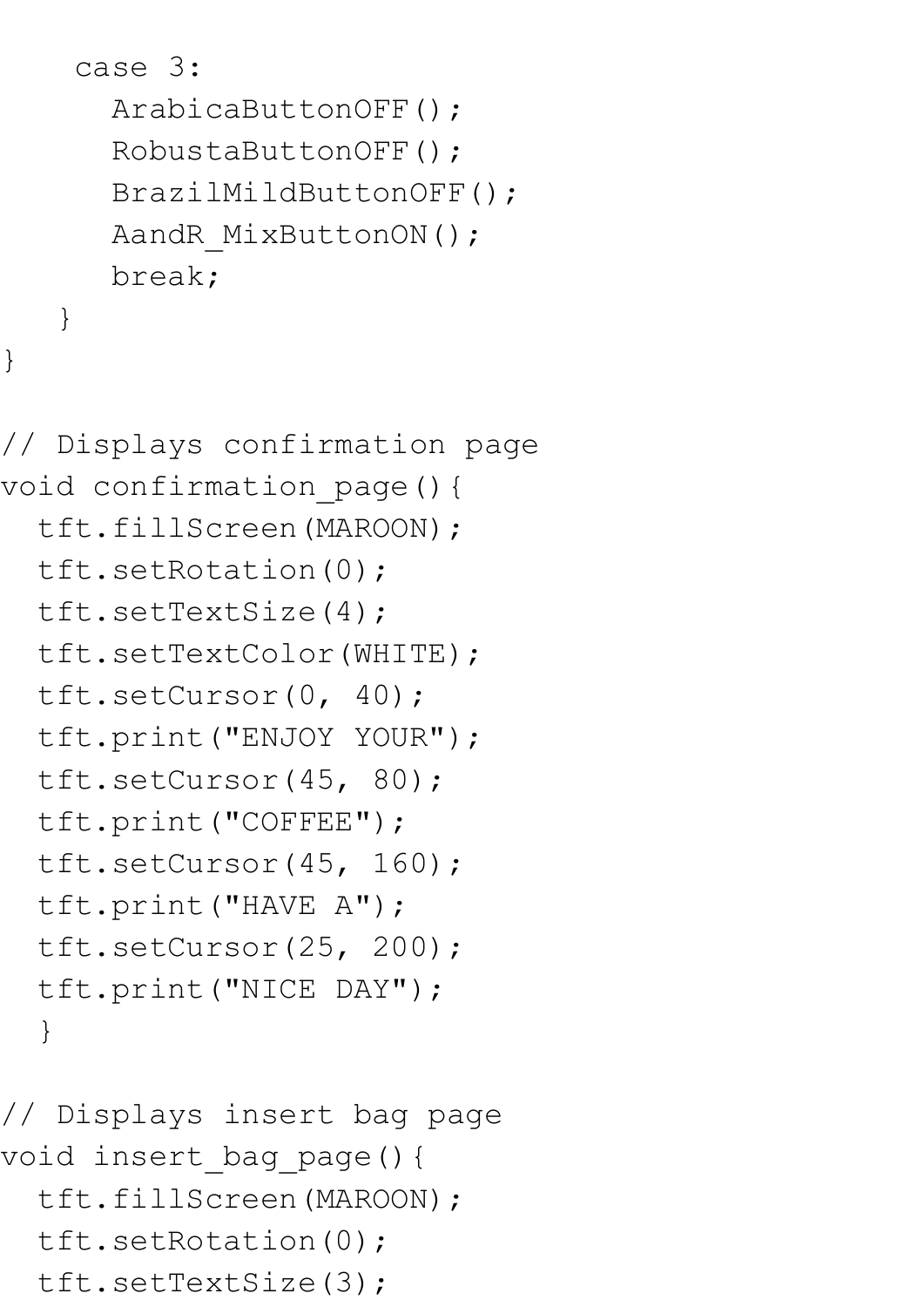```
 tft.setTextColor(WHITE);
 tft.setCursor(20, 40);
 tft.print("THE OUTFLOW");
 tft.setCursor(35, 70);
 tft.print("IS EMPTY");
 tft.setCursor(4,100);
 tft.print("PLEASE INSERT");
 tft.setCursor(20,130);
 tft.print("A PAPER BAG");
 tft.setTextSize(4); 
 tft.setCursor(90,160);
 tft.print("!!!"); 
 }
```

```
// Displays menu page
void menu(){
   tft.fillScreen(MAROON);
   tft.setRotation(0);
 Header();
  ArabicaButtonON();
  RobustaButtonOFF();
  BrazilMildButtonOFF();
 AandR MixButtonOFF();
 UpDown();
   }
```

```
// Displays Arabica page
void ArabicaPage(){
  tft.fillScreen(DARKORANGE);
  tft.setTextSize(4);
  tft.setTextColor(BLACK);
```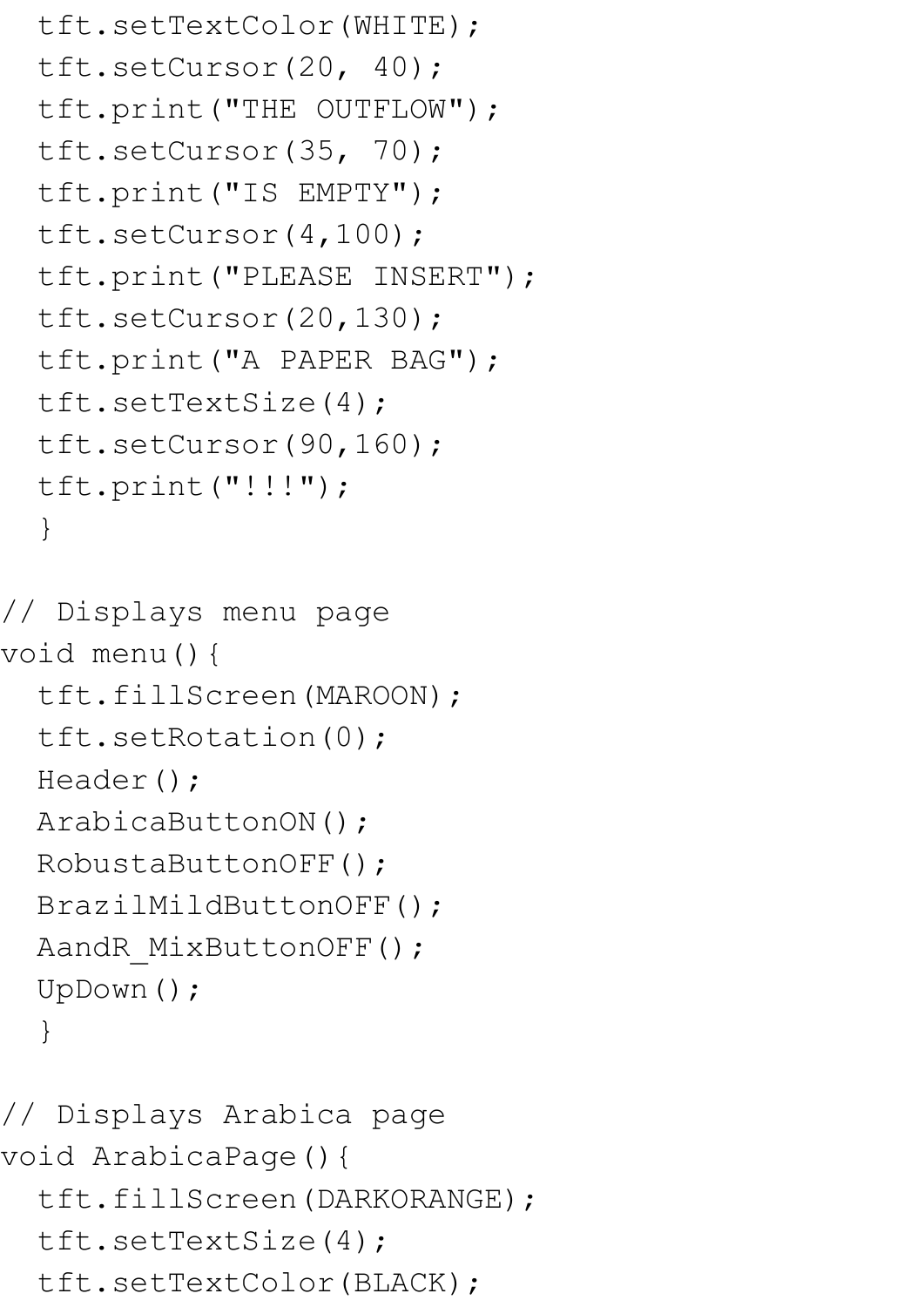```
 tft.setCursor(35, 10);
   tft.print("ARABICA");
   tft.fillRect(0,50,240,4,BLACK);
 Comment Arabica();
  VolumeON();
 ConfirmOFF();
  CancelOFF();
   }
// Displays Robusta page
void RobustaPage(){ 
 tft.fillScreen(SILVER);
 tft.setTextSize(4);
 tft.setTextColor(BLACK);
 tft.setCursor(35, 10);
 tft.print("ROBUSTA");
 tft.fillRect(0,50,240,4,BLACK);
Comment Robusta();
 VolumeON();
ConfirmOFF();
 CancelOFF();
  }
// Displays BrazilMild page
void BrazilMildPage(){ 
   tft.fillScreen(GREEN);
   tft.setTextSize(4);
```

```
 tft.setTextColor(BLACK);
```

```
 tft.setCursor(0, 10);
```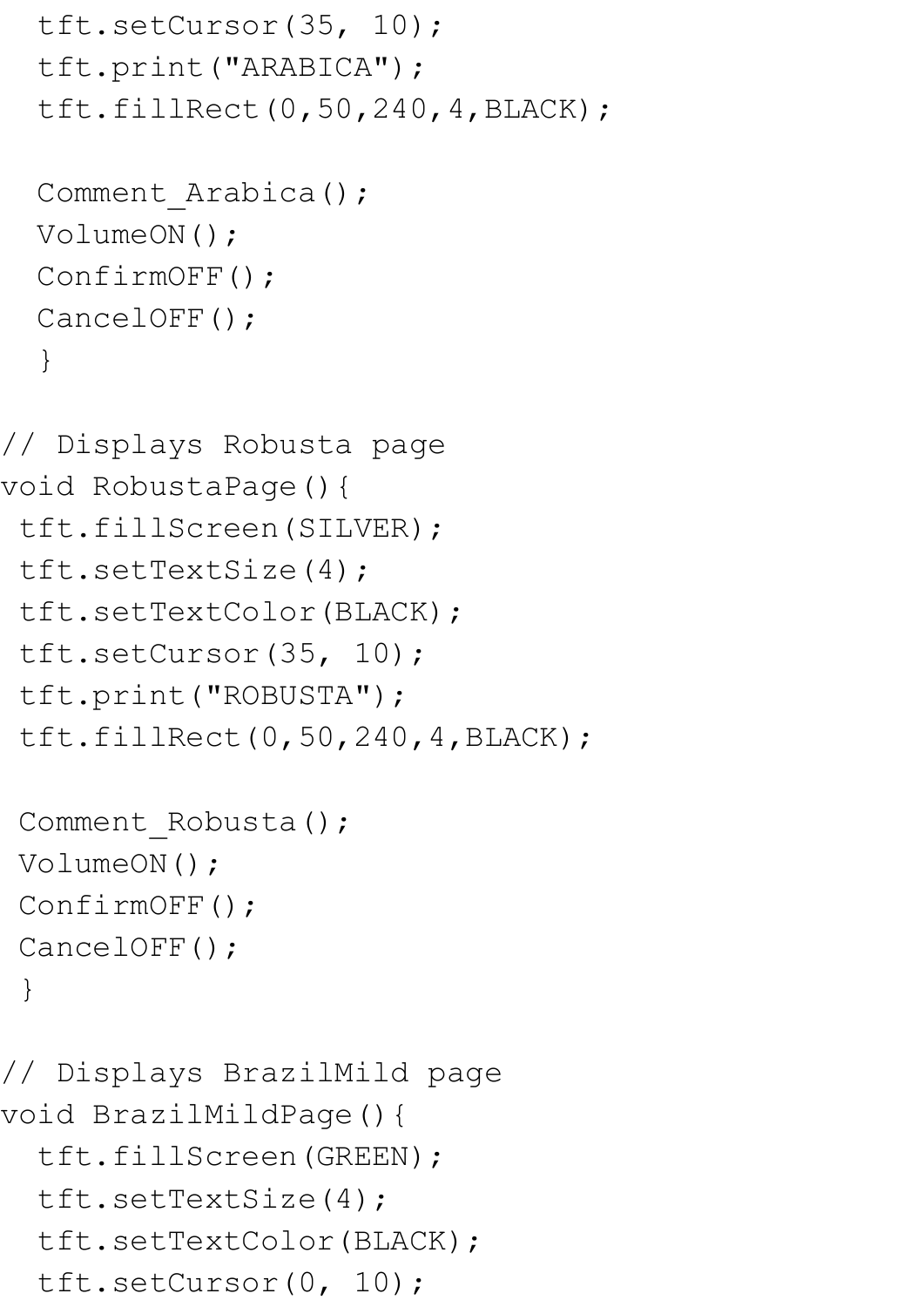```
 tft.print("BrazilMild");
   tft.fillRect(0,50,240,4,BLACK);
  Comment BrazilMild();
  VolumeON();
  ConfirmOFF();
  CancelOFF();
   } 
// Displays AandR_MixPage page
void AandR_MixPage(){
   tft.fillScreen(BLUE);
   tft.setTextSize(4);
   tft.setTextColor(BLACK);
   tft.setCursor(15, 10);
   tft.print("AandR_Mix");
   tft.fillRect(0,50,240,4,BLACK);
  Comment AandR Mix();
 VolumeON();
 ConfirmOFF();
  CancelOFF();
   }
// Displays Header page 
void Header(){
   tft.setTextSize(4);
   tft.setTextColor(WHITE);
```

```
 tft.setCursor(40, 20);
```

```
 tft.print("COFFEE");
```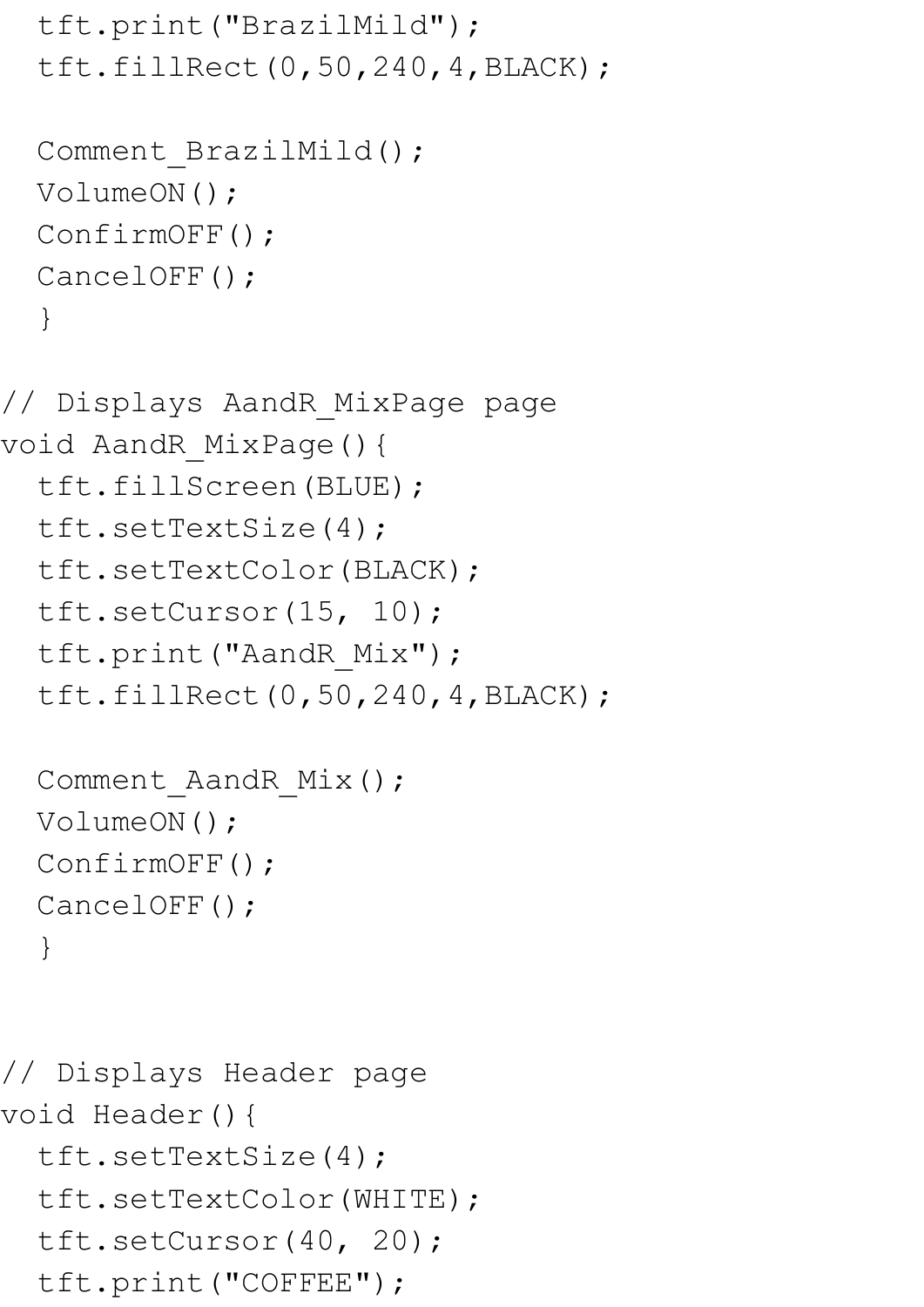```
 tft.setCursor(15, 65);
 tft.print("DISPENSER");
 tft.fillRect(0,100,240,4,WHITE); 
 }
```
// Displays Arabica button as not selected void ArabicaButtonOFF(){

```
 tft.fillRoundRect(10, 110, 195, 40, 195, 
DARKORANGE) ;
```

```
 tft.setTextSize(3); 
 tft.setTextColor(BLACK);
 tft.setCursor(45, 120);
 tft.print("ARABICA");
 }
```

```
// Displays Arabica button as selected 
void ArabicaButtonON(){
```

```
 tft.fillRoundRect(10, 110, 195, 40, 195, 
WHITE);
```

```
 tft.setTextSize(3); 
 tft.setTextColor(BLACK);
 tft.setCursor(45, 120);
 tft.print("ARABICA");
 }
```
// Displays Robusta button as not selected void RobustaButtonOFF(){

 tft.fillRoundRect(10, 160, 195, 40, 195, SILVER) ;

```
 tft.setTextSize(3);
```

```
 tft.setTextColor(BLACK);
```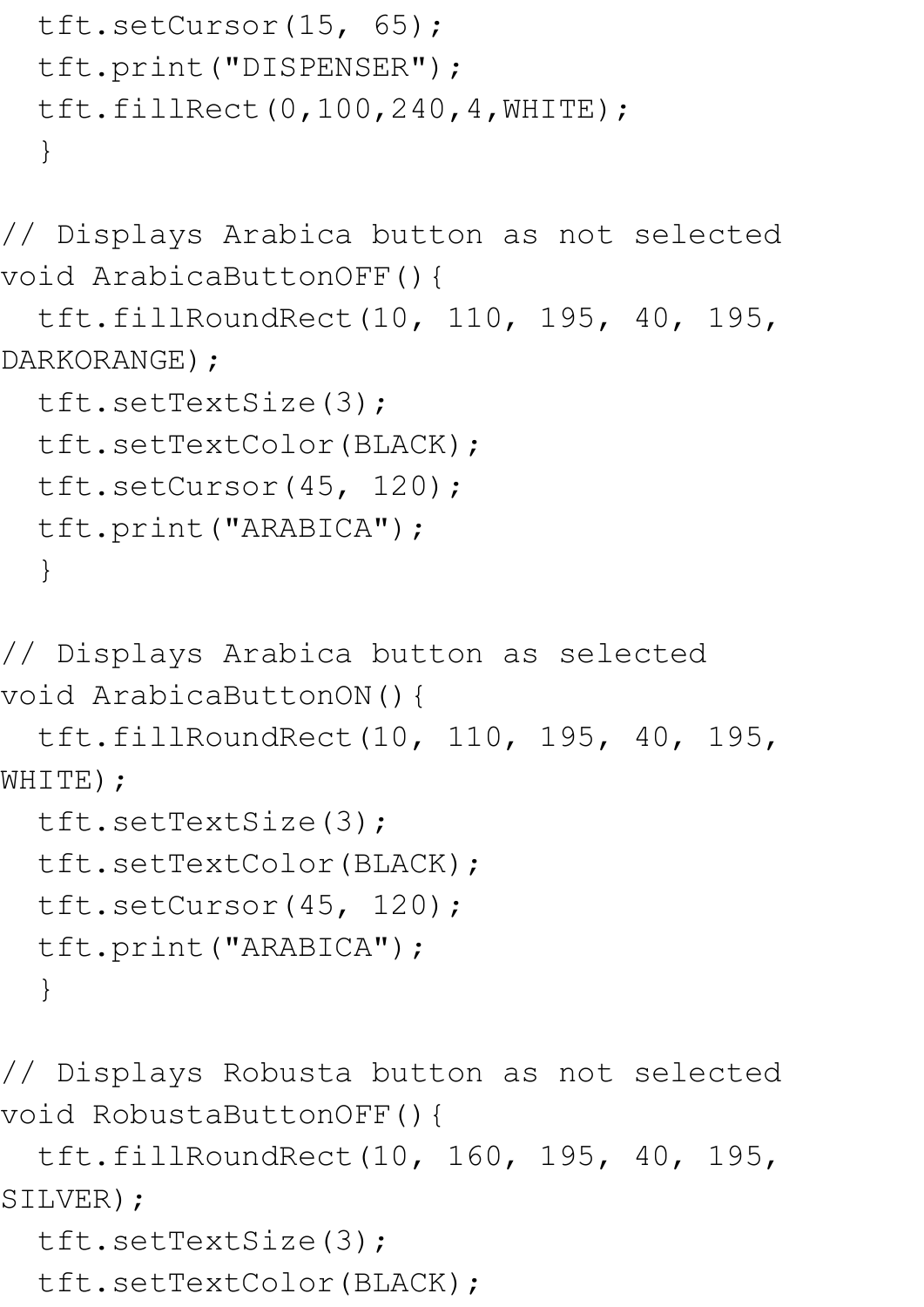```
 tft.setCursor(45, 170);
   tft.print("ROBUSTA");
   }
// Displays Robusta button as selected 
void RobustaButtonON(){
   tft.fillRoundRect(10, 160, 195, 40, 195, 
WHITE);
  tft.setTextSize(3); 
  tft.setTextColor(BLACK);
  tft.setCursor(45, 170);
  tft.print("ROBUSTA");
   }
// Displays BrazilMild button as not selected 
void BrazilMildButtonOFF(){
  tft.fillRoundRect(10, 210, 195, 40, 195, LIME);
  tft.setTextSize(3); 
  tft.setTextColor(BLACK);
  tft.setCursor(20, 220);
```

```
 tft.print("BrazilMild");
```
// Displays BrazilMild button as selected void BrazilMildButtonON(){

 tft.fillRoundRect(10, 210, 195, 40, 195, WHITE);

```
 tft.setTextSize(3); 
 tft.setTextColor(BLACK);
 tft.setCursor(20, 220);
 tft.print("BrazilMild");
```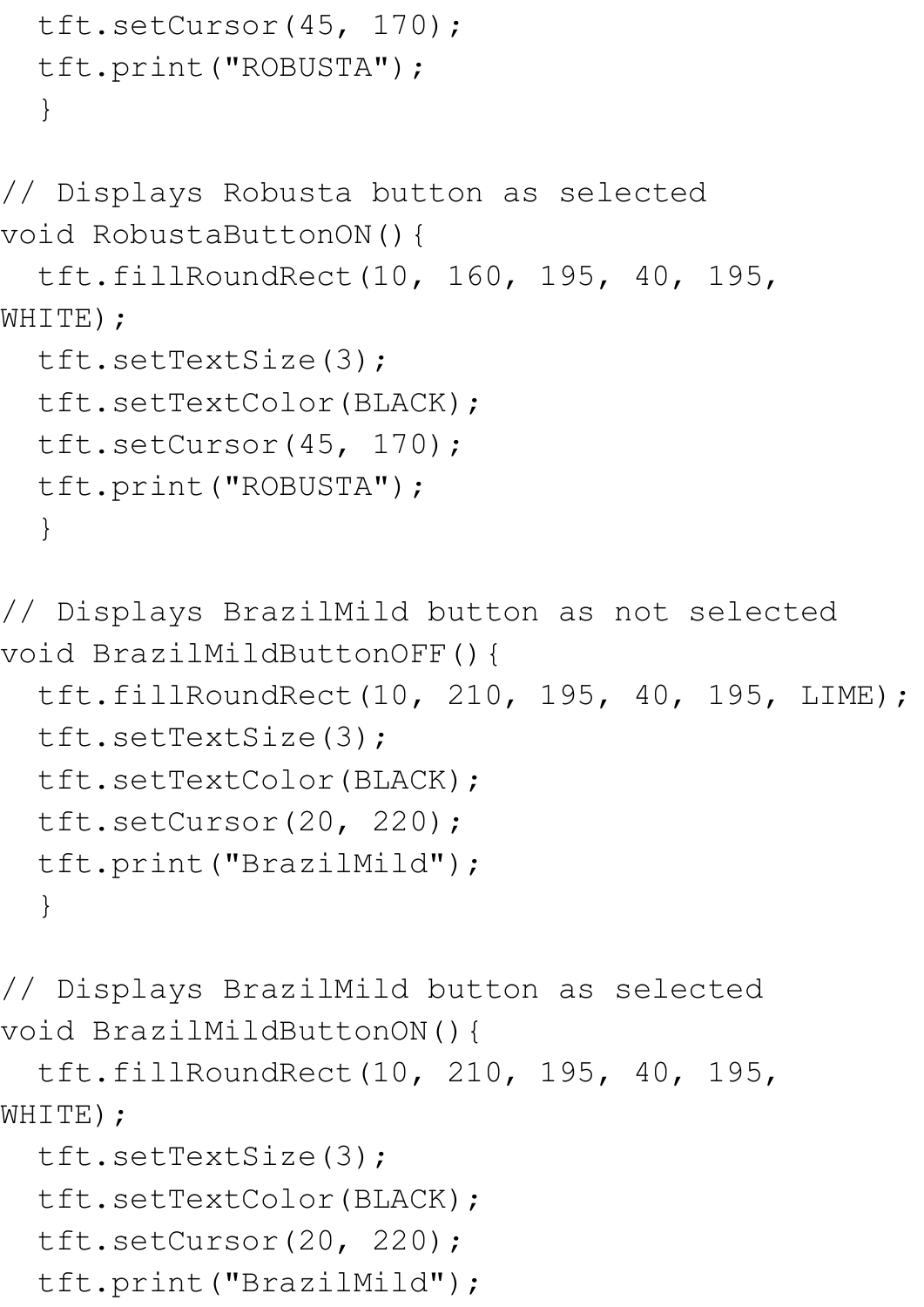// Displays AandR\_Mix button as not selected void AandR\_MixButtonOFF(){

```
 tft.fillRoundRect(10, 260, 195, 40, 195, BLUE);
 tft.setTextSize(3); 
 tft.setTextColor(BLACK);
 tft.setCursor(45, 270);
 tft.print("A+R_Mix");
 }
```
// Displays AandR\_Mix button as selected void AandR\_MixButtonON(){

```
 tft.fillRoundRect(10, 260, 195, 40, 195, 
WHITE);
```

```
 tft.setTextSize(3); 
 tft.setTextColor(BLACK);
 tft.setCursor(45, 270);
 tft.print("A+R_Mix");
 }
```

```
// Displays comment for arabica page 
void Comment_Arabica(){
  tft.setTextSize(2); 
  tft.setTextColor(BLACK);
  tft.setCursor(10, 60);
  tft.print("Arabica is known for its 
smooth, complex flavor and distinct lack 
of bitterness with earthy notes.");
```

```
 }
```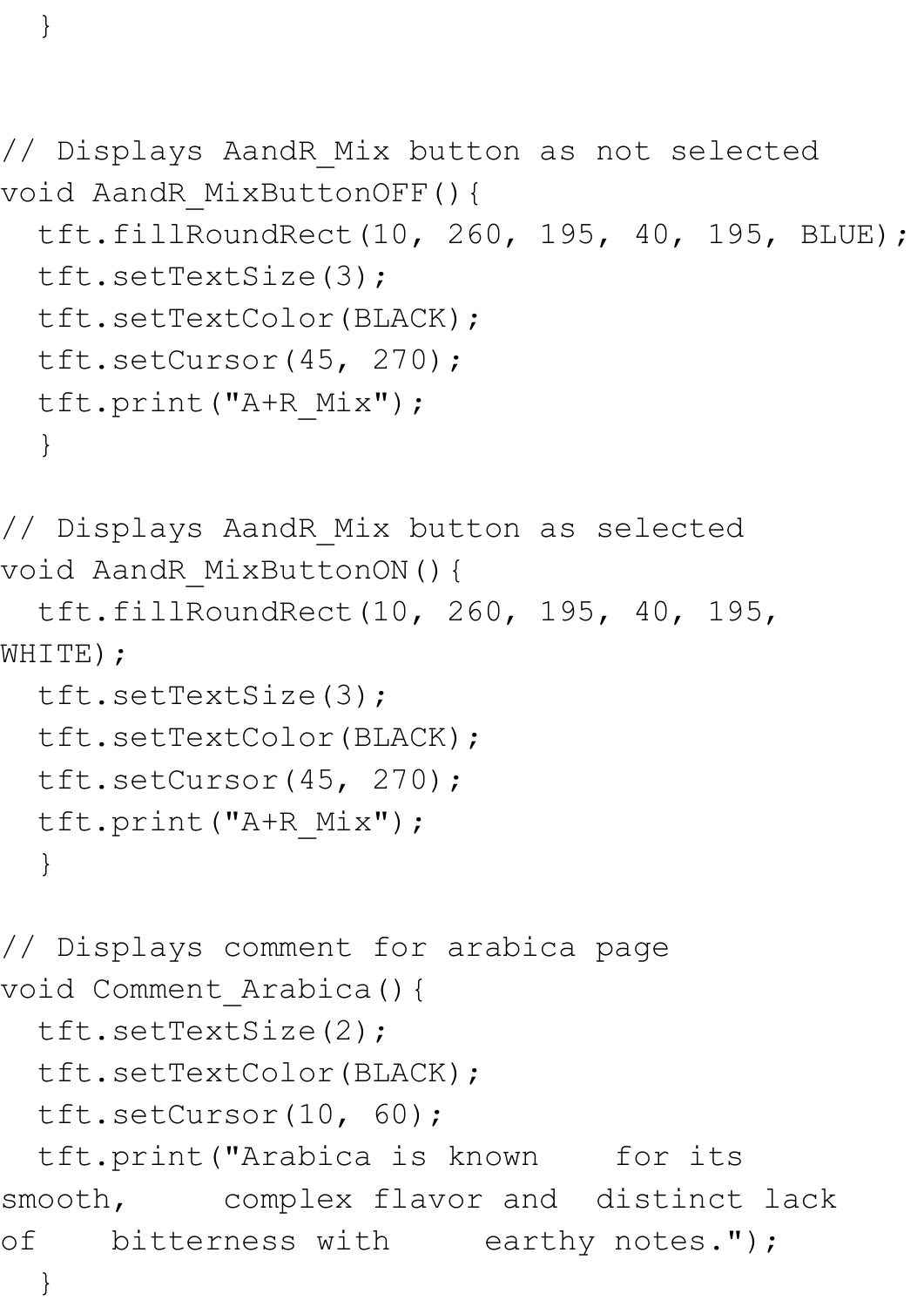```
// Displays comment for Robusta page 
void Comment_Robusta(){
  tft.setTextSize(2); 
  tft.setTextColor(BLACK);
  tft.setCursor(10, 60);
  tft.print("Robusta coffee is notoriously 
bitter. Mostly used for an espresso, and as a 
filler in coffee blends.");
   }
// Displays comment for BrazilMild page 
void Comment_BrazilMild(){
  tft.setTextSize(2); 
  tft.setTextColor(BLACK);
  tft.setCursor(5, 60);
  tft.print("Brazilian coffee ischaracterized by 
itsextremely delicate taste. Enjoy this 
velvety coffee with a hint of hazelnut.");
   }
// Displays comment for AandR_Mix page 
void Comment_AandR_Mix(){
  tft.setTextSize(2); 
  tft.setTextColor(BLACK);
  tft.setCursor(10, 60);
  tft.print("A mix of Arabica and Robusta is 
the most popular blend that combines the 
best of both. Mixed in a ratio of 1: 1. ");
   }
```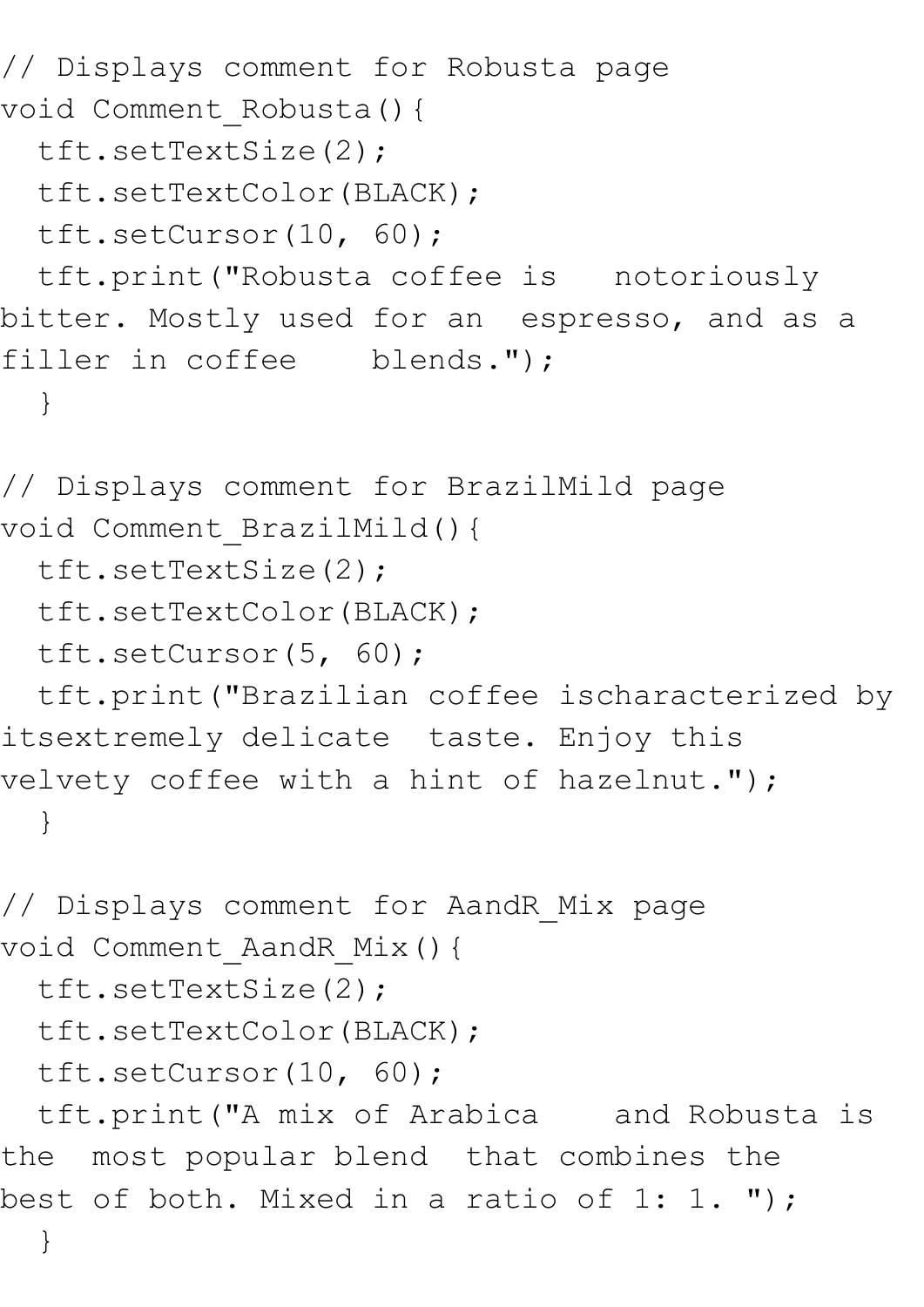// Displays Confirm button as not selected void ConfirmOFF(){

```
 tft.fillRoundRect(30, 275, 180, 40, 180, 
BLACK) ;
```

```
 tft.setTextSize(3); 
 tft.setTextColor(WHITE);
 tft.setCursor(55, 285);
 tft.print("Confirm");
 }
```
// Displays Confirm button as selected void ConfirmON(){

 tft.fillRoundRect(30, 275, 180, 40, 180, WHITE);

```
 tft.setTextSize(3); 
 tft.setTextColor(BLACK);
 tft.setCursor(55, 285);
 tft.print("Confirm");
 }
```
// Displays Confirm button as not selected void CancelOFF(){ tft.fillRoundRect(30, 225, 180, 40, 180, RED); tft.setTextSize(3); tft.setTextColor(WHITE); tft.setCursor(70, 235); tft.print("Cancel"); }

// Displays Confirm button as selected void CancelON(){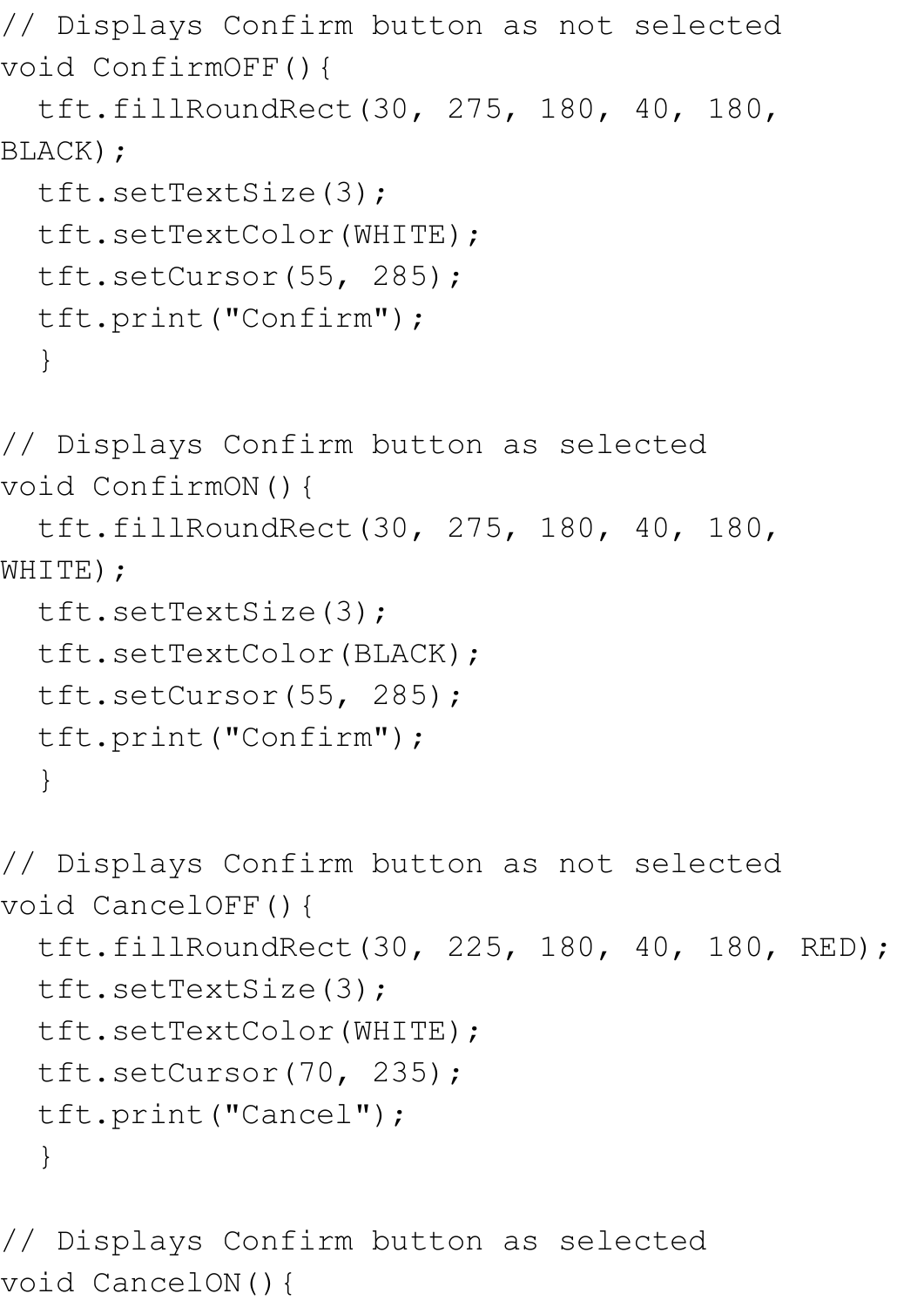```
 tft.fillRoundRect(30, 225, 180, 40, 180, 
WHITE);
   tft.setTextSize(3); 
   tft.setTextColor(RED);
   tft.setCursor(70, 235);
   tft.print("Cancel");
   } 
// Displays Volume selection as not selected 
according to current page
void VolumeOFF(){
   tft.setTextSize(4); 
   tft.setTextColor(BLACK);
   tft.setCursor(90, 180);
  switch(curr page){
     case 0:
       tft.fillRoundRect(50, 180, 195, 40, 195, 
DARKORANGE) ;
       tft.print(volume * 25);
       break;
     case 1:
       tft.fillRoundRect(50, 180, 195, 40, 195, 
SILVER) ;
       tft.print(volume * 25);
       break;
     case 2:
```
 tft.fillRoundRect(50, 180, 195, 40, 195, LIME);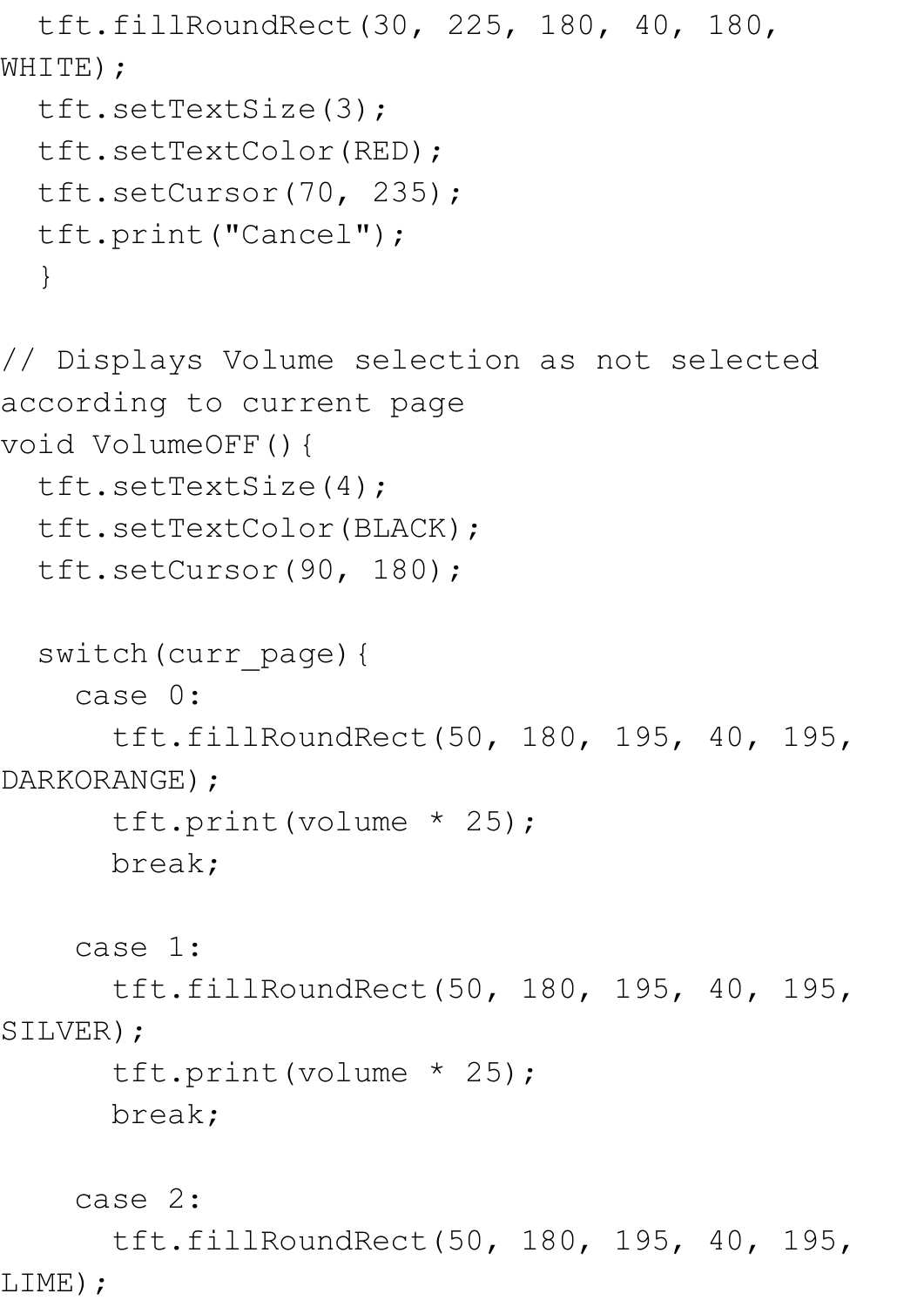```
 tft.print(volume * 25);
       break;
     case 3:
       tft.fillRoundRect(50, 180, 195, 40, 195, 
BLUE);
       tft.print(volume * 50);
       break;
 }
  tft.print("g");
   tft.fillTriangle(40, 205, 40, 175, 15, 190, 
RED);
   tft.fillTriangle(200, 205, 200, 175, 225, 190, 
BLACK); 
   }
// Displays Volume selection as selected 
according to current page
void VolumeON(){
   tft.setTextSize(4); 
  tft.setTextColor(WHITE);
  tft.setCursor(90, 180);
  switch(curr_page){
     case 0:
       tft.fillRoundRect(50, 180, 195, 40, 195, 
DARKORANGE) ;
       tft.print(volume * 25);
       break;
```
case 1: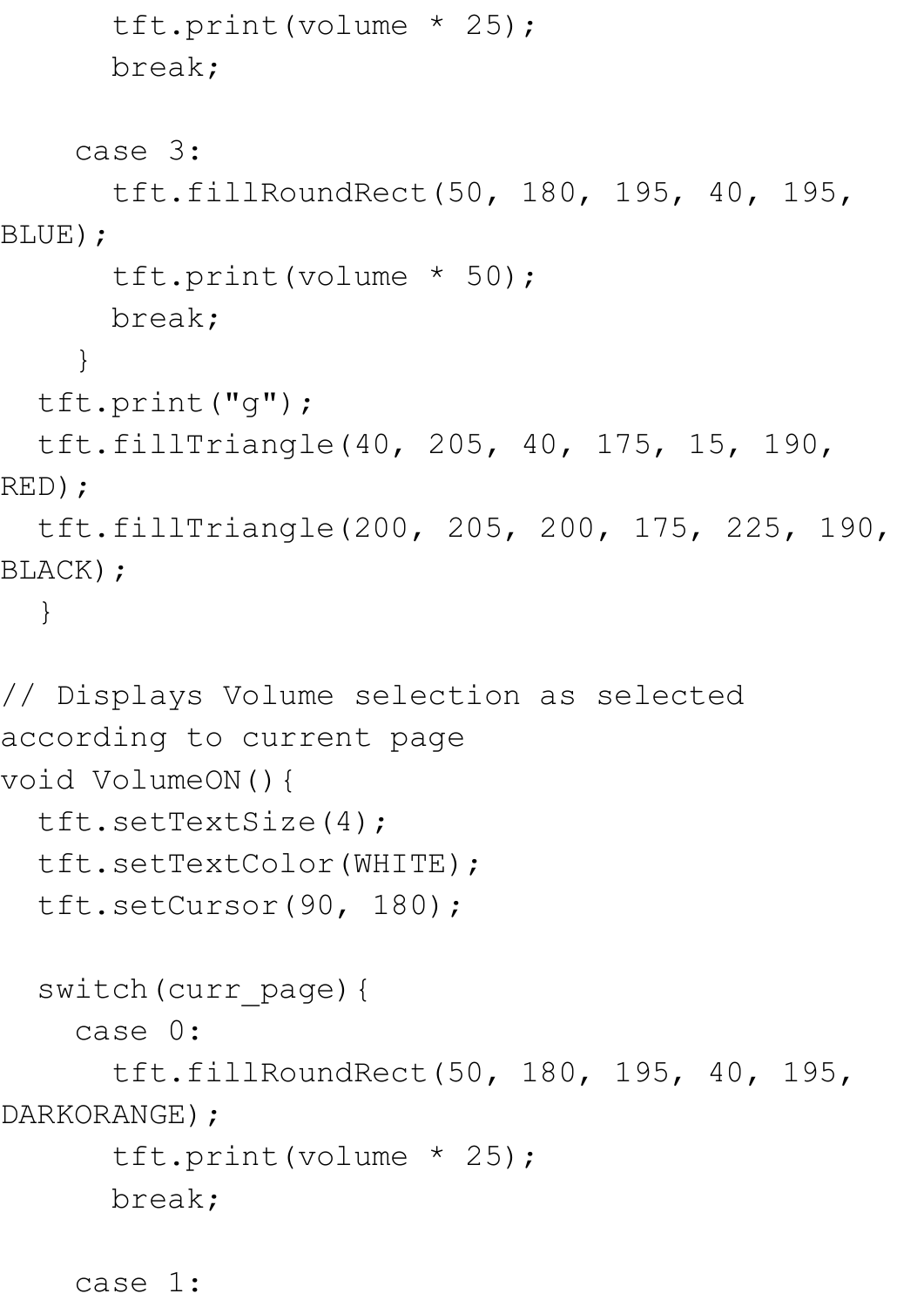tft.fillRoundRect(50, 180, 195, 40, 195, SILVER) ;

```
 tft.print(volume * 25);
 break;
```
case 2:

 tft.fillRoundRect(50, 180, 195, 40, 195, LIME);

```
 tft.print(volume * 25);
 break;
```
case 3:

 tft.fillRoundRect(50, 180, 195, 40, 195, BLUE);

```
 tft.print(volume * 50);
```
break;

}

tft.print("g");

 tft.fillTriangle(40, 205, 40, 175, 15, 190, RED);

 tft.fillTriangle(200, 205, 200, 175, 225, 190, BLACK);

}

// Displays arrows that show possibility to move up and down

void UpDown(){

 tft.fillTriangle(210, 170, 230, 170, 220, 140, BLACK);

tft.fillTriangle(210, 240, 230, 240, 220, 270,